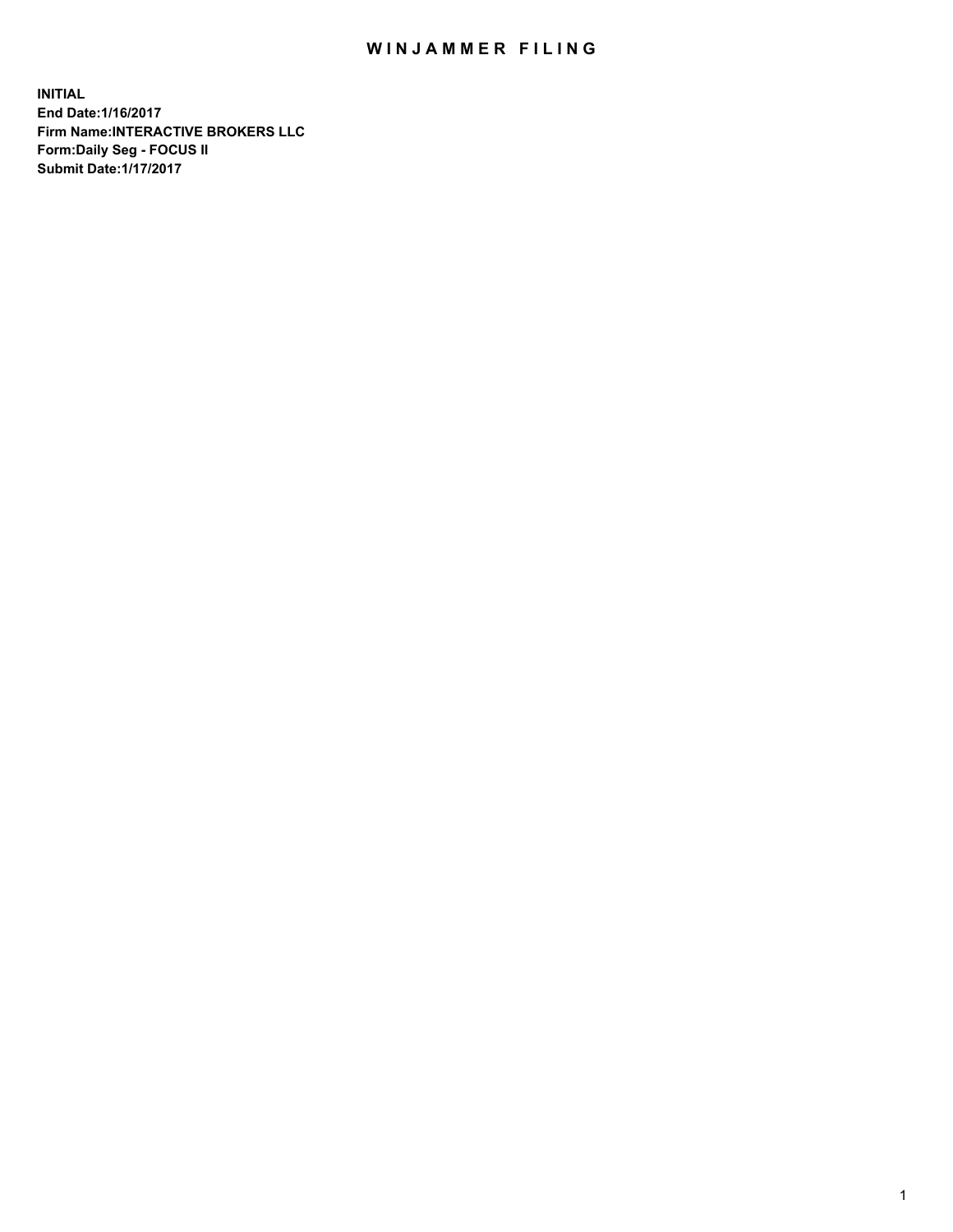## **INITIAL End Date:1/16/2017 Firm Name:INTERACTIVE BROKERS LLC Form:Daily Seg - FOCUS II Submit Date:1/17/2017 Daily Segregation - Cover Page**

| Name of Company<br><b>Contact Name</b><br><b>Contact Phone Number</b><br><b>Contact Email Address</b>                                                                                                                                                                                                                          | <b>INTERACTIVE BROKERS LLC</b><br>James Menicucci<br>203-618-8085<br>jmenicucci@interactivebrokers.c<br>om |
|--------------------------------------------------------------------------------------------------------------------------------------------------------------------------------------------------------------------------------------------------------------------------------------------------------------------------------|------------------------------------------------------------------------------------------------------------|
| FCM's Customer Segregated Funds Residual Interest Target (choose one):<br>a. Minimum dollar amount: ; or<br>b. Minimum percentage of customer segregated funds required:%; or<br>c. Dollar amount range between: and; or<br>d. Percentage range of customer segregated funds required between:% and%.                          | $\overline{\mathbf{0}}$<br>0<br>155,000,000 245,000,000<br>0 <sub>0</sub>                                  |
| FCM's Customer Secured Amount Funds Residual Interest Target (choose one):<br>a. Minimum dollar amount: ; or<br>b. Minimum percentage of customer secured funds required:%; or<br>c. Dollar amount range between: and; or<br>d. Percentage range of customer secured funds required between:% and%.                            | $\overline{\mathbf{0}}$<br>$\overline{\mathbf{0}}$<br>80,000,000 120,000,000<br>00                         |
| FCM's Cleared Swaps Customer Collateral Residual Interest Target (choose one):<br>a. Minimum dollar amount: ; or<br>b. Minimum percentage of cleared swaps customer collateral required:% ; or<br>c. Dollar amount range between: and; or<br>d. Percentage range of cleared swaps customer collateral required between:% and%. | $\overline{\mathbf{0}}$<br>$\overline{\mathbf{0}}$<br>0 <sub>0</sub><br><u>00</u>                          |

Attach supporting documents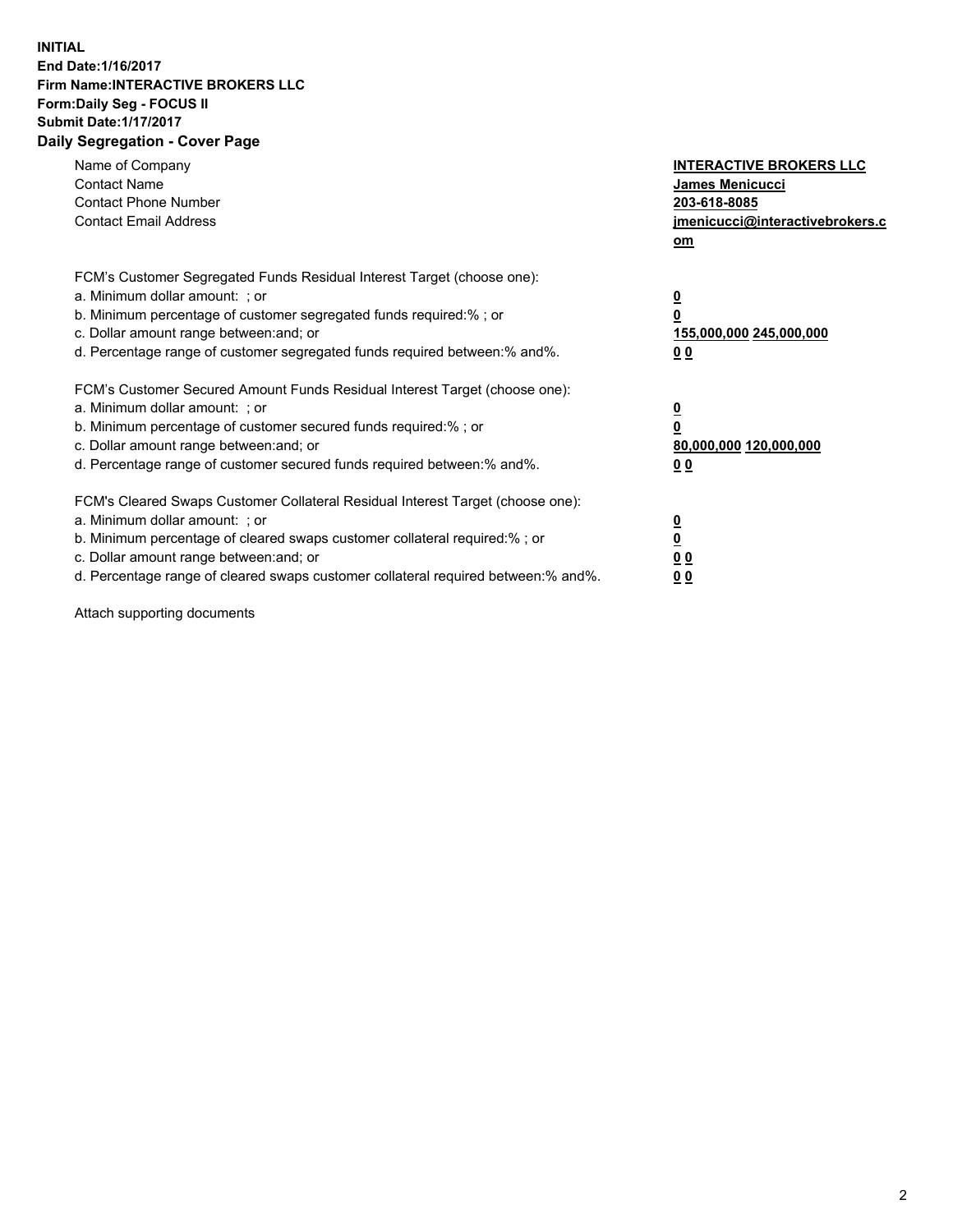## **INITIAL End Date:1/16/2017 Firm Name:INTERACTIVE BROKERS LLC Form:Daily Seg - FOCUS II Submit Date:1/17/2017 Daily Segregation - Secured Amounts**

|     | <b>Pany Obyrogation Coodica</b> / 11110ani                                                  |                                  |
|-----|---------------------------------------------------------------------------------------------|----------------------------------|
|     | Foreign Futures and Foreign Options Secured Amounts                                         |                                  |
|     | Amount required to be set aside pursuant to law, rule or regulation of a foreign            | $0$ [7305]                       |
|     | government or a rule of a self-regulatory organization authorized thereunder                |                                  |
| 1.  | Net ledger balance - Foreign Futures and Foreign Option Trading - All Customers             |                                  |
|     | A. Cash                                                                                     | 336,784,489 [7315]               |
|     | B. Securities (at market)                                                                   | $0$ [7317]                       |
| 2.  | Net unrealized profit (loss) in open futures contracts traded on a foreign board of trade   | 11,471,386 [7325]                |
| 3.  | Exchange traded options                                                                     |                                  |
|     | a. Market value of open option contracts purchased on a foreign board of trade              | 147,340 [7335]                   |
|     | b. Market value of open contracts granted (sold) on a foreign board of trade                | $-18,748$ [7337]                 |
| 4.  | Net equity (deficit) (add lines 1.2. and 3.)                                                | 348, 384, 467 [7345]             |
| 5.  | Account liquidating to a deficit and account with a debit balances - gross amount           | 68,789 [7351]                    |
|     | Less: amount offset by customer owned securities                                            | 0 [7352] 68,789 [7354]           |
| 6.  | Amount required to be set aside as the secured amount - Net Liquidating Equity              | 348,453,256 [7355]               |
|     | Method (add lines 4 and 5)                                                                  |                                  |
| 7.  | Greater of amount required to be set aside pursuant to foreign jurisdiction (above) or line | 348,453,256 [7360]               |
|     | 6.                                                                                          |                                  |
|     | FUNDS DEPOSITED IN SEPARATE REGULATION 30.7 ACCOUNTS                                        |                                  |
| 1.  | Cash in banks                                                                               |                                  |
|     | A. Banks located in the United States                                                       | $0$ [7500]                       |
|     | B. Other banks qualified under Regulation 30.7                                              | 0 [7520] 0 [7530]                |
| 2.  | Securities                                                                                  |                                  |
|     | A. In safekeeping with banks located in the United States                                   | 406,980,701 [7540]               |
|     | B. In safekeeping with other banks qualified under Regulation 30.7                          | 0 [7560] 406,980,701 [7570]      |
| 3.  | Equities with registered futures commission merchants                                       |                                  |
|     | A. Cash                                                                                     | $0$ [7580]                       |
|     | <b>B.</b> Securities                                                                        | $0$ [7590]                       |
|     | C. Unrealized gain (loss) on open futures contracts                                         | $0$ [7600]                       |
|     | D. Value of long option contracts                                                           | $0$ [7610]                       |
|     | E. Value of short option contracts                                                          | 0 [7615] 0 [7620]                |
| 4.  | Amounts held by clearing organizations of foreign boards of trade                           |                                  |
|     | A. Cash                                                                                     | $0$ [7640]                       |
|     | <b>B.</b> Securities                                                                        | $0$ [7650]                       |
|     | C. Amount due to (from) clearing organization - daily variation                             | $0$ [7660]                       |
|     | D. Value of long option contracts                                                           | $0$ [7670]                       |
|     | E. Value of short option contracts                                                          | 0 [7675] 0 [7680]                |
| 5.  | Amounts held by members of foreign boards of trade                                          |                                  |
|     | A. Cash                                                                                     | 58,020,210 [7700]                |
|     | <b>B.</b> Securities                                                                        | $0$ [7710]                       |
|     | C. Unrealized gain (loss) on open futures contracts                                         | 3,385,111 [7720]                 |
|     | D. Value of long option contracts                                                           | 147,340 [7730]                   |
|     | E. Value of short option contracts                                                          | -18,748 [7735] 61,533,913 [7740] |
| 6.  | Amounts with other depositories designated by a foreign board of trade                      | $0$ [7760]                       |
| 7.  | Segregated funds on hand                                                                    | $0$ [7765]                       |
| 8.  | Total funds in separate section 30.7 accounts                                               | 468,514,614 [7770]               |
| 9.  | Excess (deficiency) Set Aside for Secured Amount (subtract line 7 Secured Statement         | 120,061,358 [7380]               |
|     | Page 1 from Line 8)                                                                         |                                  |
| 10. | Management Target Amount for Excess funds in separate section 30.7 accounts                 | 80,000,000 [7780]                |
| 11. | Excess (deficiency) funds in separate 30.7 accounts over (under) Management Target          | 40,061,358 [7785]                |
|     |                                                                                             |                                  |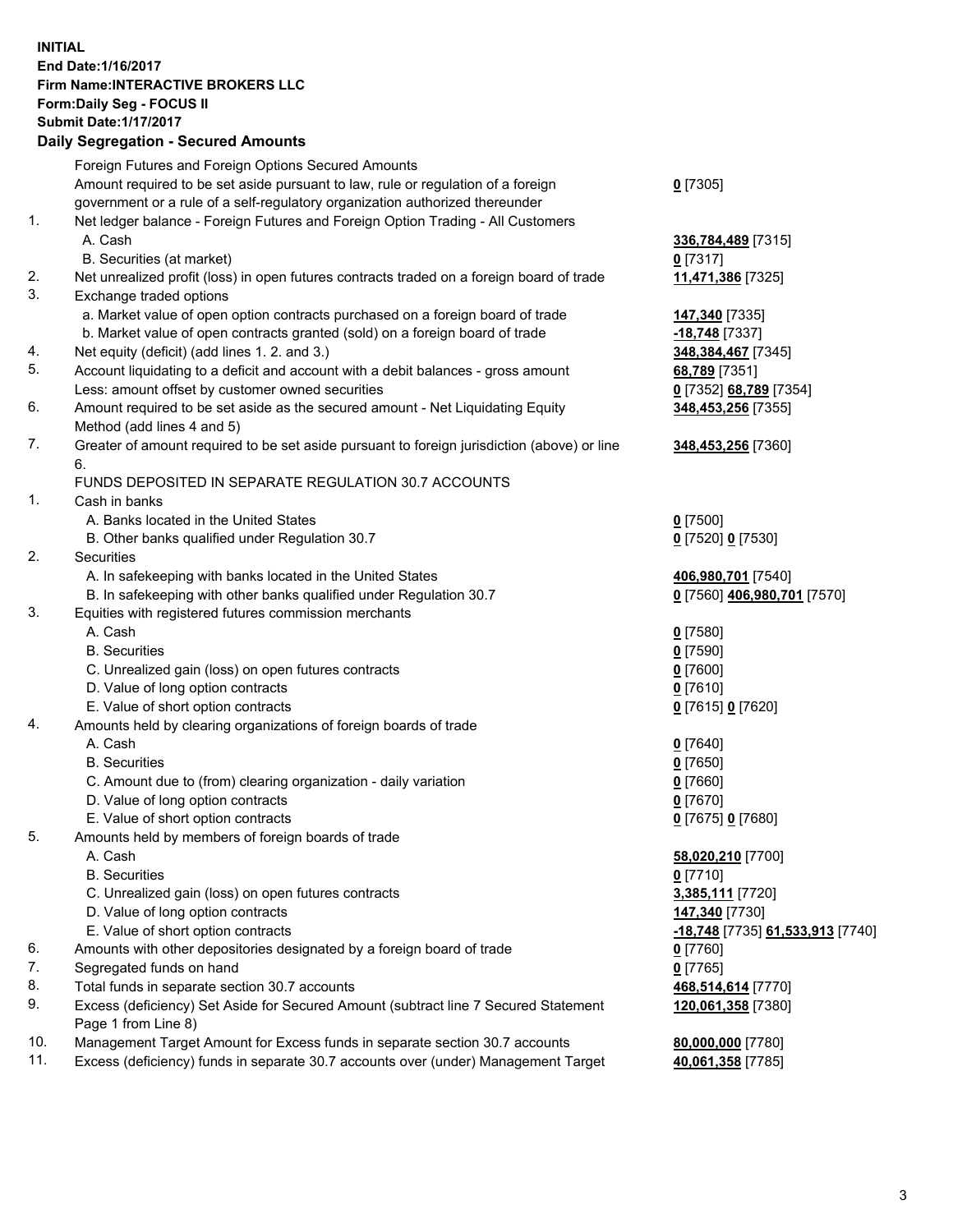**INITIAL End Date:1/16/2017 Firm Name:INTERACTIVE BROKERS LLC Form:Daily Seg - FOCUS II Submit Date:1/17/2017 Daily Segregation - Segregation Statement** SEGREGATION REQUIREMENTS(Section 4d(2) of the CEAct) 1. Net ledger balance A. Cash **3,172,950,227** [7010] B. Securities (at market) **0** [7020] 2. Net unrealized profit (loss) in open futures contracts traded on a contract market **10,232,575** [7030] 3. Exchange traded options A. Add market value of open option contracts purchased on a contract market **113,159,611** [7032] B. Deduct market value of open option contracts granted (sold) on a contract market **-195,820,216** [7033] 4. Net equity (deficit) (add lines 1, 2 and 3) **3,100,522,197** [7040] 5. Accounts liquidating to a deficit and accounts with debit balances - gross amount **209,094** [7045] Less: amount offset by customer securities **0** [7047] **209,094** [7050] 6. Amount required to be segregated (add lines 4 and 5) **3,100,731,291** [7060] FUNDS IN SEGREGATED ACCOUNTS 7. Deposited in segregated funds bank accounts A. Cash **46,427,823** [7070] B. Securities representing investments of customers' funds (at market) **2,070,574,134** [7080] C. Securities held for particular customers or option customers in lieu of cash (at market) **0** [7090] 8. Margins on deposit with derivatives clearing organizations of contract markets A. Cash **16,115,578** [7100] B. Securities representing investments of customers' funds (at market) **1,284,159,424** [7110] C. Securities held for particular customers or option customers in lieu of cash (at market) **0** [7120] 9. Net settlement from (to) derivatives clearing organizations of contract markets **42,629** [7130] 10. Exchange traded options A. Value of open long option contracts **113,205,775** [7132] B. Value of open short option contracts **-195,872,715** [7133] 11. Net equities with other FCMs A. Net liquidating equity **0** [7140] B. Securities representing investments of customers' funds (at market) **0** [7160] C. Securities held for particular customers or option customers in lieu of cash (at market) **0** [7170] 12. Segregated funds on hand **0** [7150] 13. Total amount in segregation (add lines 7 through 12) **3,334,652,648** [7180] 14. Excess (deficiency) funds in segregation (subtract line 6 from line 13) **233,921,357** [7190] 15. Management Target Amount for Excess funds in segregation **155,000,000** [7194] **78,921,357** [7198]

16. Excess (deficiency) funds in segregation over (under) Management Target Amount Excess